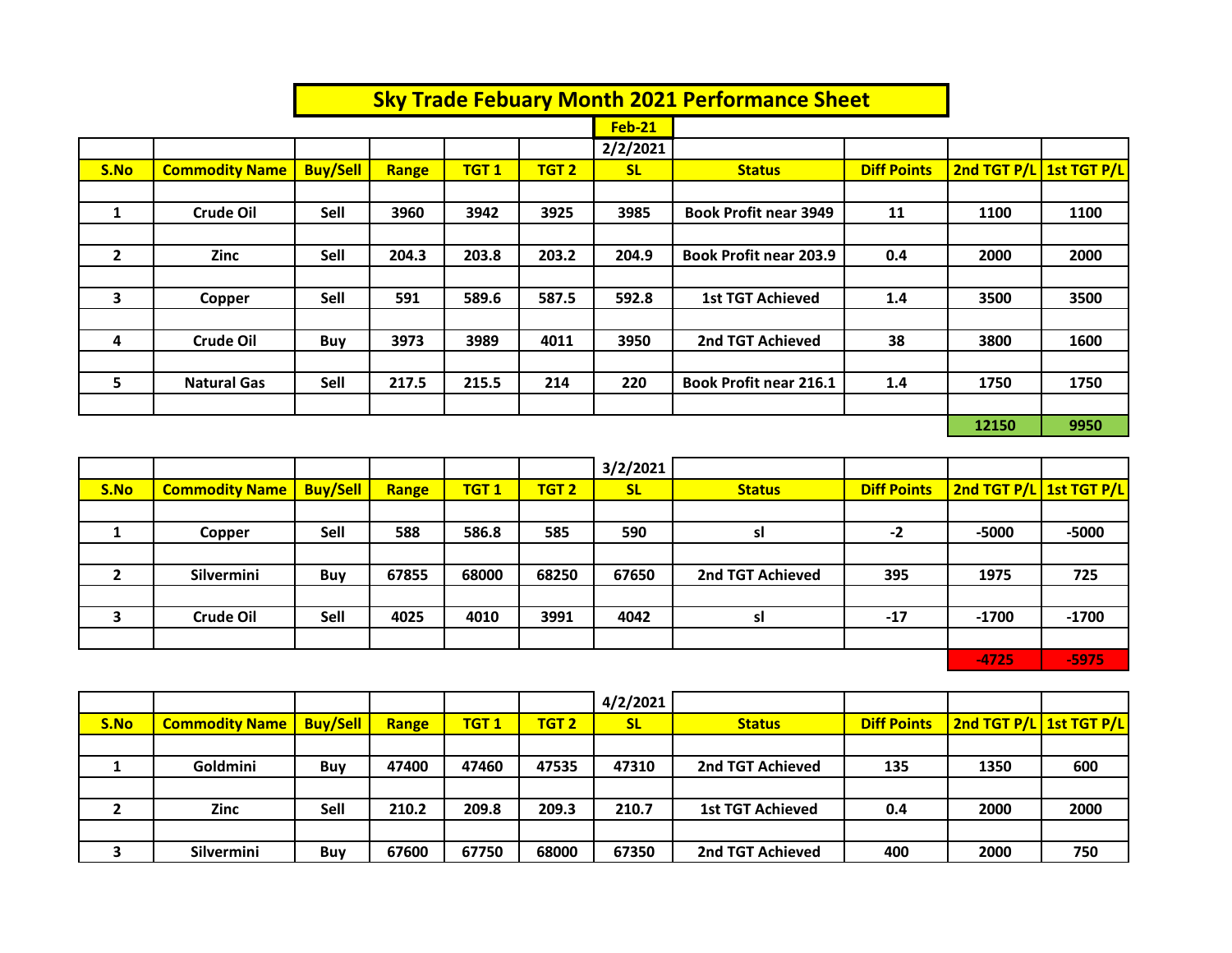|  | ----- |  |  |  |  |  |
|--|-------|--|--|--|--|--|
|  |       |  |  |  |  |  |
|  |       |  |  |  |  |  |

**5350 3350**

|              |                       |                 |       |                  |                  | 5/2/2021  |                                |                    |                         |         |
|--------------|-----------------------|-----------------|-------|------------------|------------------|-----------|--------------------------------|--------------------|-------------------------|---------|
| S.No         | <b>Commodity Name</b> | <b>Buy/Sell</b> | Range | TGT <sub>1</sub> | TGT <sub>2</sub> | <b>SL</b> | <b>Status</b>                  | <b>Diff Points</b> | 2nd TGT P/L 1st TGT P/L |         |
|              |                       |                 |       |                  |                  |           |                                |                    |                         |         |
| 1            | <b>Zinc</b>           | Buy             | 211.4 | 211.9            | 212.5            | 210.85    | <b>Book Profit near 211.75</b> | 0.35               | 1750                    | 1750    |
|              |                       |                 |       |                  |                  |           |                                |                    |                         |         |
| $\mathbf{2}$ | Silvermini            | Sell            | 67550 | 67360            | 67180            | 67850     | sl                             | $-300$             | $-1500$                 | $-1500$ |
|              |                       |                 |       |                  |                  |           |                                |                    |                         |         |
|              |                       |                 |       |                  |                  |           |                                |                    | 250                     | 250     |
|              |                       |                 |       |                  |                  | 8/2/2021  |                                |                    |                         |         |
|              |                       |                 |       |                  |                  |           |                                |                    |                         |         |
| S.No         | <b>Commodity Name</b> | <b>Buy/Sell</b> | Range | TGT <sub>1</sub> | TGT <sub>2</sub> | <b>SL</b> | <b>Status</b>                  | <b>Diff Points</b> | 2nd TGT P/L 1st TGT P/L |         |
|              |                       |                 |       |                  |                  |           |                                |                    |                         |         |
| 1            | Copper                | Buy             | 611.3 | 612.7            | 613.8            | 609.5     | <b>Book Profit near 612.3</b>  | 1                  | 2500                    | 2500    |
|              |                       |                 |       |                  |                  |           |                                |                    |                         |         |
| $\mathbf{2}$ | Silvermini            | Sell            | 68837 | 68540            | 68280            | 69130     | sl                             | $-293$             | $-1465$                 | $-1465$ |
|              |                       |                 |       |                  |                  |           |                                |                    |                         |         |
| 3            | <b>Natural Gas</b>    | Sell            | 213.2 | 211.8            | 210.6            | 214.8     | sl                             | $-1.6$             | $-2000$                 | $-2000$ |
|              |                       |                 |       |                  |                  |           |                                |                    |                         |         |

|                |                       |                 |        |             |                  | 9/2/2021  |                         |                    |                         |         |
|----------------|-----------------------|-----------------|--------|-------------|------------------|-----------|-------------------------|--------------------|-------------------------|---------|
| S.No           | <b>Commodity Name</b> | <b>Buy/Sell</b> | Range  | <b>TGT1</b> | TGT <sub>2</sub> | <b>SL</b> | <b>Status</b>           | <b>Diff Points</b> | 2nd TGT P/L 1st TGT P/L |         |
|                |                       |                 |        |             |                  |           |                         |                    |                         |         |
| 1              | Copper                | Sell            | 622.75 | 621.15      | 619.9            | 624.75    | sl                      | $-2$               | $-5000$                 | $-5000$ |
|                |                       |                 |        |             |                  |           |                         |                    |                         |         |
|                |                       |                 |        |             |                  |           |                         |                    | $-5000$                 | $-5000$ |
|                |                       |                 |        |             |                  | 10/2/2021 |                         |                    |                         |         |
| S.No           | <b>Commodity Name</b> | <b>Buy/Sell</b> | Range  | <b>TGT1</b> | <b>TGT 2</b>     | <b>SL</b> | <b>Status</b>           | <b>Diff Points</b> | 2nd TGT P/L 1st TGT P/L |         |
|                |                       |                 |        |             |                  |           |                         |                    |                         |         |
|                | Silvermini            | Buy             | 69465  | 69570       | 69775            | 69365     | <b>1st TGT Achieved</b> | 105                | 525                     | 525     |
|                |                       |                 |        |             |                  |           |                         |                    |                         |         |
| $\overline{2}$ | Goldmini              | Sell            | 47815  | 47765       | 47700            | 47910     | <b>1st TGT Achieved</b> | 50                 | 500                     | 500     |
|                |                       |                 |        |             |                  |           |                         |                    |                         |         |
| 3              | Zinc                  | Sell            | 217.1  | 216.6       | 216.1            | 217.7     | 2nd TGT Achieved        | 1                  | 5000                    | 2500    |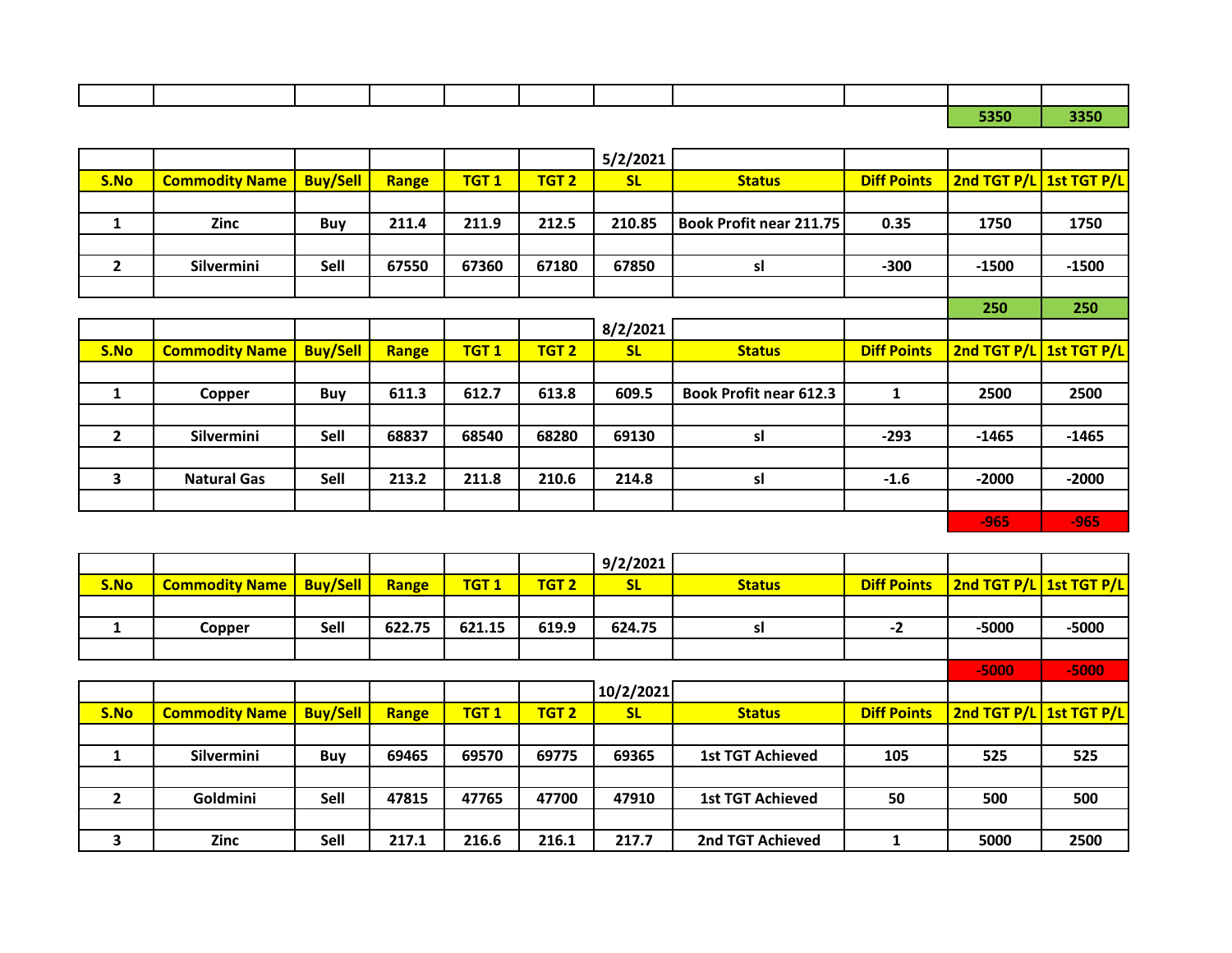|  |  |  |  |  | $ -$ | ----- |
|--|--|--|--|--|------|-------|
|  |  |  |  |  |      |       |
|  |  |  |  |  |      |       |

**6025 3525**

|      |                       |                 |       |             |                  | 11/2/2021 |                         |                    |                         |         |
|------|-----------------------|-----------------|-------|-------------|------------------|-----------|-------------------------|--------------------|-------------------------|---------|
| S.No | <b>Commodity Name</b> | <b>Buy/Sell</b> | Range | <b>TGT1</b> | TGT <sub>2</sub> | <b>SL</b> | <b>Status</b>           | <b>Diff Points</b> | 2nd TGT P/L 1st TGT P/L |         |
|      |                       |                 |       |             |                  |           |                         |                    |                         |         |
|      | <b>Natural Gas</b>    | Sell            | 217.1 | 215.3       | 214.2            | 219.9     | sl                      | $-2.8$             | $-3500$                 | $-3500$ |
|      |                       |                 |       |             |                  |           |                         |                    |                         |         |
|      | Copper                | Sell            | 634.7 | 633         | 631.8            | 636.6     | Book Profit near 633.75 | 0.95               | 2375                    | 2375    |
|      |                       |                 |       |             |                  |           |                         |                    |                         |         |
|      |                       |                 |       |             |                  |           |                         |                    | $-1125$                 | $-1125$ |

|      |                                    |      |       |             |                  | 12/2/2021 |               |        |                                       |         |
|------|------------------------------------|------|-------|-------------|------------------|-----------|---------------|--------|---------------------------------------|---------|
| S.No | <b>Commodity Name   Buy/Sell  </b> |      | Range | <b>TGT1</b> | TGT <sub>2</sub> | <b>SL</b> | <b>Status</b> |        | Diff Points   2nd TGT P/L 1st TGT P/L |         |
|      |                                    |      |       |             |                  |           |               |        |                                       |         |
|      | <b>Natural Gas</b>                 | Sell | 207.1 | 205.6       | 204              | 209.2     | sl            | $-2.1$ | $-2625$                               | $-2625$ |
|      |                                    |      |       |             |                  |           |               |        |                                       |         |
|      | Copper                             | Buy  | 4205  | 4218        | 4235             | 4195      | sl            | $-10$  | $-1000$                               | $-1000$ |
|      |                                    |      |       |             |                  |           |               |        |                                       |         |
|      |                                    |      |       |             |                  |           |               |        | $-3625$                               | $-3625$ |

|      |                       |                 |       |             |                  | 15/2/2021 |                              |                    |                         |      |
|------|-----------------------|-----------------|-------|-------------|------------------|-----------|------------------------------|--------------------|-------------------------|------|
| S.No | <b>Commodity Name</b> | <b>Buy/Sell</b> | Range | <b>TGT1</b> | TGT <sub>2</sub> | <b>SL</b> | <b>Status</b>                | <b>Diff Points</b> | 2nd TGT P/L 1st TGT P/L |      |
|      |                       |                 |       |             |                  |           |                              |                    |                         |      |
|      | Lead                  | Sell            | 171.3 | 170.85      | 170.3            | 171.85    | <b>1st TGT Achieved</b>      | 0.45               | 2250                    | 2250 |
|      |                       |                 |       |             |                  |           |                              |                    |                         |      |
|      | Silvermini            | Buy             | 69865 | 70015       | 70155            | 69600     | 2nd TGT Achieved             | 290                | 1450                    | 750  |
|      |                       |                 |       |             |                  |           |                              |                    |                         |      |
| 3    | Crude Oil             | Sell            | 4406  | 4386        | 4355             | 4436      | <b>Book Profit near 4396</b> | 10                 | 1000                    | 1000 |
|      |                       |                 |       |             |                  |           |                              |                    |                         |      |
|      |                       |                 |       |             |                  |           |                              |                    | 4700                    | 4000 |

|      |                                    |     |       |             |              | 16/2/2021 |                         |                    |                         |      |
|------|------------------------------------|-----|-------|-------------|--------------|-----------|-------------------------|--------------------|-------------------------|------|
| S.No | <b>Commodity Name   Buy/Sell  </b> |     | Range | <b>TGT1</b> | <b>TGT 2</b> | ж         | <b>Status</b>           | <b>Diff Points</b> | 2nd TGT P/L 1st TGT P/L |      |
|      |                                    |     |       |             |              |           |                         |                    |                         |      |
|      | <b>Natural Gas</b>                 | Buv | 223.3 | 224.3       | 225.3        | 221.5     | <b>1st TGT Achieved</b> |                    | 1250                    | 1250 |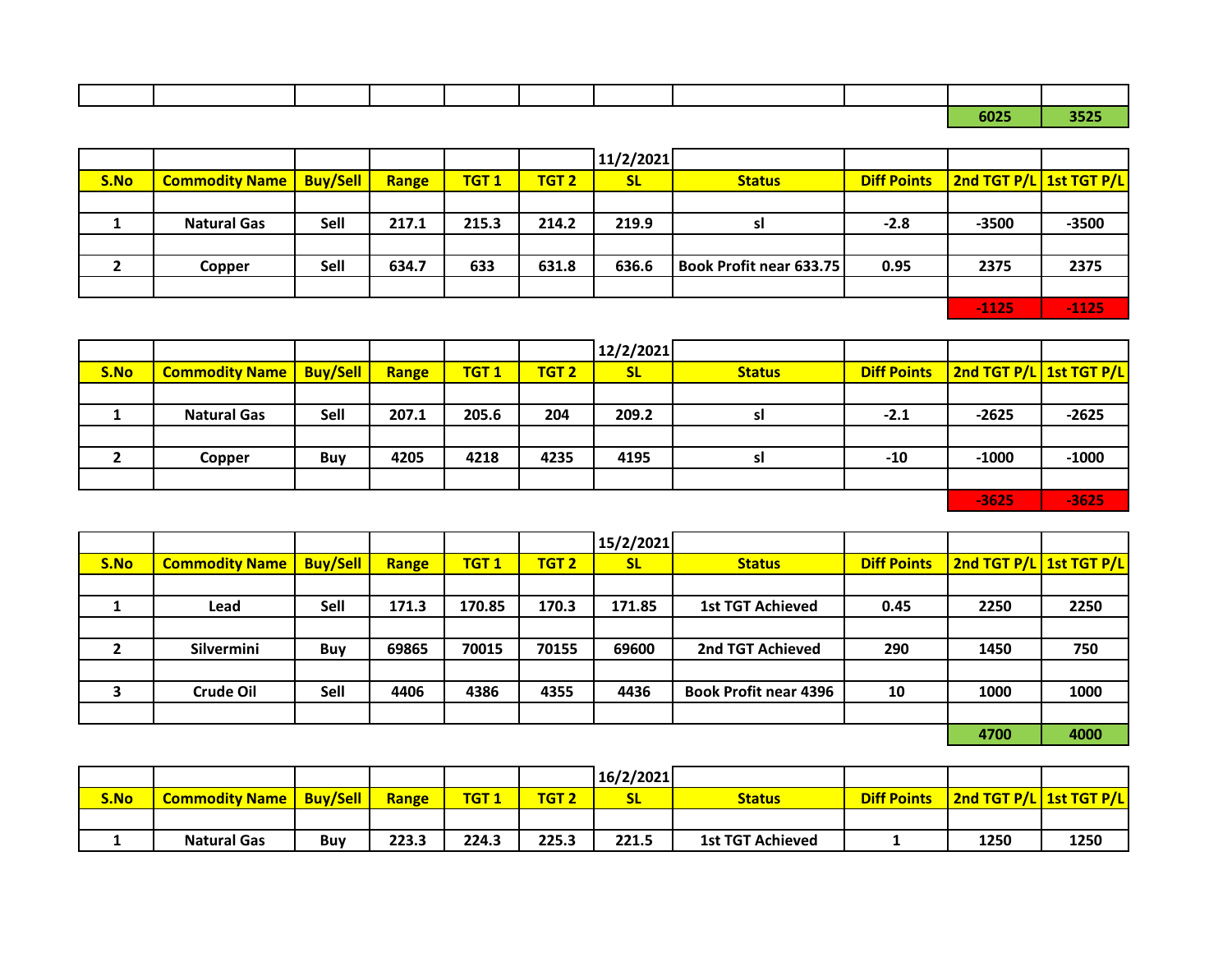| <b>Crude Oil</b> | Sell | 4375   | 4311   | 4283 | 4437 | SI                             | $-62$ | $-6200$ | $-6200$      |
|------------------|------|--------|--------|------|------|--------------------------------|-------|---------|--------------|
|                  |      |        |        |      |      |                                |       |         |              |
| <b>Nickel</b>    | Sell | 1347.8 | 1343.8 | 1338 | 1352 | <b>Book Profit near 1345.5</b> | 2.3   | 3450    | 3450         |
|                  |      |        |        |      |      |                                |       |         |              |
|                  |      |        |        |      |      |                                |       | $-1500$ | <b>A1500</b> |

|              |                       |                 |       |             |                  | 17/2/2021 |                               |                    |                         |         |
|--------------|-----------------------|-----------------|-------|-------------|------------------|-----------|-------------------------------|--------------------|-------------------------|---------|
| S.No         | <b>Commodity Name</b> | <b>Buy/Sell</b> | Range | <b>TGT1</b> | TGT <sub>2</sub> | <b>SL</b> | <b>Status</b>                 | <b>Diff Points</b> | 2nd TGT P/L 1st TGT P/L |         |
|              |                       |                 |       |             |                  |           |                               |                    |                         |         |
|              | Goldmini              | Sell            | 46555 | 46465       | 46380            | 46675     | 2nd TGT Achieved              | 175                | 1750                    | 900     |
|              |                       |                 |       |             |                  |           |                               |                    |                         |         |
| $\mathbf{2}$ | <b>Natural Gas</b>    | <b>Buy</b>      | 223.2 | 224.5       | 225.8            | 221       | 2nd TGT Achieved              | 2.6                | 3250                    | 1625    |
|              |                       |                 |       |             |                  |           |                               |                    |                         |         |
|              | Goldmini              | <b>Buy</b>      | 46550 | 46620       | 46755            | 46430     | sl                            | $-120$             | $-1200$                 | $-1200$ |
|              |                       |                 |       |             |                  |           |                               |                    |                         |         |
| 4            | <b>Natural Gas</b>    | Sell            | 228   | 226.5       | 224.5            | 231.3     | <b>Book Profit near 226.8</b> | 1.2                | 1500                    | 1500    |
|              |                       |                 |       |             |                  |           |                               |                    |                         |         |
|              |                       |                 |       |             |                  |           |                               |                    | 5300                    | 2825    |
|              |                       |                 |       |             |                  |           |                               |                    |                         |         |

|      |                                  |      |       |             |                  | 18/2/2021 |               |        |                                       |         |
|------|----------------------------------|------|-------|-------------|------------------|-----------|---------------|--------|---------------------------------------|---------|
| S.No | <b>Commodity Name   Buy/Sell</b> |      | Range | <b>TGT1</b> | TGT <sub>2</sub> | <b>SL</b> | <b>Status</b> |        | Diff Points   2nd TGT P/L 1st TGT P/L |         |
|      |                                  |      |       |             |                  |           |               |        |                                       |         |
|      | <b>Silvermini</b>                | Sell | 68950 | 68750       | 68415            | 69200     | SI            | $-250$ | $-1250$                               | $-1250$ |
|      |                                  |      |       |             |                  |           |               |        |                                       |         |
|      |                                  |      |       |             |                  |           |               |        | $-1250$                               | $-1250$ |

|      |                                  |      |       |             |                  | 19/2/2021 |                         |    |                                       |      |
|------|----------------------------------|------|-------|-------------|------------------|-----------|-------------------------|----|---------------------------------------|------|
|      |                                  |      |       |             |                  |           |                         |    |                                       |      |
| S.No | <b>Commodity Name   Buy/Sell</b> |      | Range | <b>TGT1</b> | TGT <sub>2</sub> | <b>SL</b> | <b>Status</b>           |    | Diff Points   2nd TGT P/L 1st TGT P/L |      |
|      |                                  |      |       |             |                  |           |                         |    |                                       |      |
|      | Crude Oil                        | Sell | 4330  | 4309        | 4279             | 4361      | <b>1st TGT Achieved</b> | 21 | 2100                                  | 2100 |
|      |                                  |      |       |             |                  |           |                         |    |                                       |      |
|      |                                  |      |       |             |                  |           |                         |    | 2100                                  | 2100 |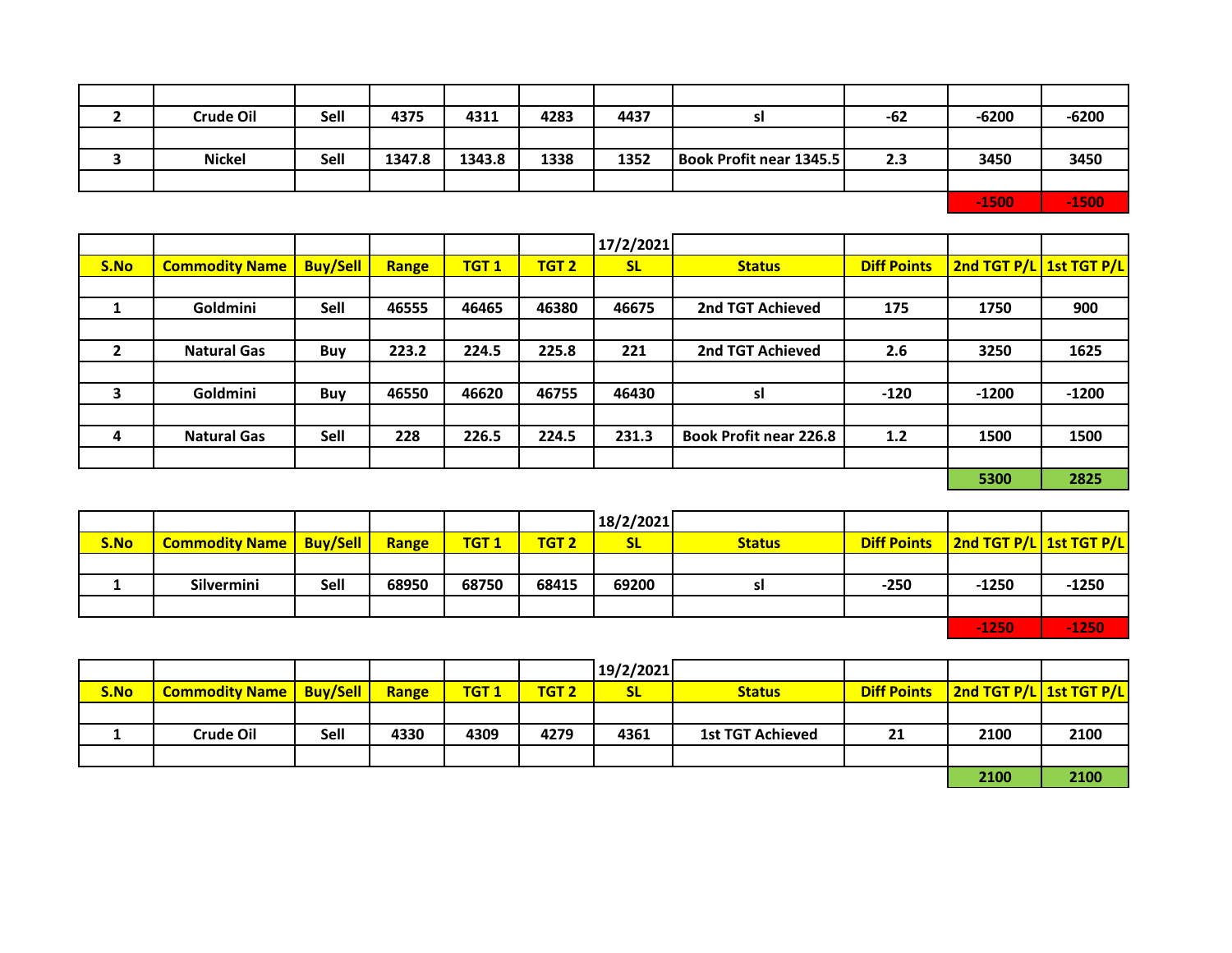|      |                       |                 |       |             |                  | 22/2/2021 |                      |    |                                       |      |
|------|-----------------------|-----------------|-------|-------------|------------------|-----------|----------------------|----|---------------------------------------|------|
| S.No | <b>Commodity Name</b> | <b>Buy/Sell</b> | Range | <b>TGT1</b> | TGT <sub>2</sub> | <b>SL</b> | <b>Status</b>        |    | Diff Points   2nd TGT P/L 1st TGT P/L |      |
|      |                       |                 |       |             |                  |           |                      |    |                                       |      |
|      | Goldmini              | Sell            | 46356 | 46305       | 46230            | 46450     | <b>Not Activated</b> |    |                                       |      |
|      |                       |                 |       |             |                  |           |                      |    |                                       |      |
|      | Crude Oil             | <b>Buy</b>      | 4339  | 4358        | 4379             | 4310      | 2nd TGT Achieved     | 40 | 4000                                  | 1900 |
|      |                       |                 |       |             |                  |           |                      |    |                                       |      |
|      |                       |                 |       |             |                  |           |                      |    | 4000                                  | 1900 |

|      |                                  |            |       |                  |                  | 23/2/2021 |                              |    |                                       |      |
|------|----------------------------------|------------|-------|------------------|------------------|-----------|------------------------------|----|---------------------------------------|------|
| S.No | <b>Commodity Name   Buy/Sell</b> |            | Range | TGT <sub>1</sub> | TGT <sub>2</sub> | <b>SL</b> | <b>Status</b>                |    | Diff Points   2nd TGT P/L 1st TGT P/L |      |
|      |                                  |            |       |                  |                  |           |                              |    |                                       |      |
|      | Crude Oil                        | <b>Buv</b> | 4539  | 4560             | 4571             | 4506      | <b>Book Profit near 4555</b> | 16 | 1600                                  | 1600 |
|      |                                  |            |       |                  |                  |           |                              |    |                                       |      |
|      |                                  |            |       |                  |                  |           |                              |    | 1600                                  | 1600 |

|                |                       |                 |       |             |                  | 24/2/2021 |                              |                    |                         |      |
|----------------|-----------------------|-----------------|-------|-------------|------------------|-----------|------------------------------|--------------------|-------------------------|------|
| S.No           | <b>Commodity Name</b> | <b>Buy/Sell</b> | Range | <b>TGT1</b> | TGT <sub>2</sub> | <b>SL</b> | <b>Status</b>                | <b>Diff Points</b> | 2nd TGT P/L 1st TGT P/L |      |
|                |                       |                 |       |             |                  |           |                              |                    |                         |      |
|                | Crude Oil             | <b>Buy</b>      | 4448  | 4471        | 4507             | 4418      | <b>Book Profit near 4465</b> | 17                 | 1700                    | 1700 |
|                |                       |                 |       |             |                  |           |                              |                    |                         |      |
| $\overline{2}$ | <b>Natural Gas</b>    | <b>Buy</b>      | 205.6 | 207         | 208              | 204.2     | <b>1st TGT Achieved</b>      | 1.4                | 1750                    | 1750 |
|                |                       |                 |       |             |                  |           |                              |                    |                         |      |
| 3              | Goldmini              | Sell            | 46500 | 46440       | 46370            | 46600     | <b>Not Activated</b>         | 0                  |                         | 0    |
|                |                       |                 |       |             |                  |           |                              |                    |                         |      |
|                |                       |                 |       |             |                  |           |                              |                    | 3450                    | 3450 |

|      |                                  |     |       |             |                  | 25/2/2021 |                               |                    |                         |      |
|------|----------------------------------|-----|-------|-------------|------------------|-----------|-------------------------------|--------------------|-------------------------|------|
| S.No | <b>Commodity Name   Buy/Sell</b> |     | Range | <b>TGT1</b> | TGT <sub>2</sub> | <b>SL</b> | <b>Status</b>                 | <b>Diff Points</b> | 2nd TGT P/L 1st TGT P/L |      |
|      |                                  |     |       |             |                  |           |                               |                    |                         |      |
|      | Crude Oil                        | Buy | 4606  | 4616        | 4630             | 4590      | 2nd TGT Achieved              | 24                 | 2400                    | 1000 |
|      |                                  |     |       |             |                  |           |                               |                    |                         |      |
|      | <b>Natural Gas</b>               | Buy | 204.5 | 207         | 210.5            | 201.5     | <b>Book Profit near 206.5</b> |                    | 2500                    | 2500 |
|      |                                  |     |       |             |                  |           |                               |                    |                         |      |
|      |                                  |     |       |             |                  |           |                               |                    | 4900                    | 3500 |